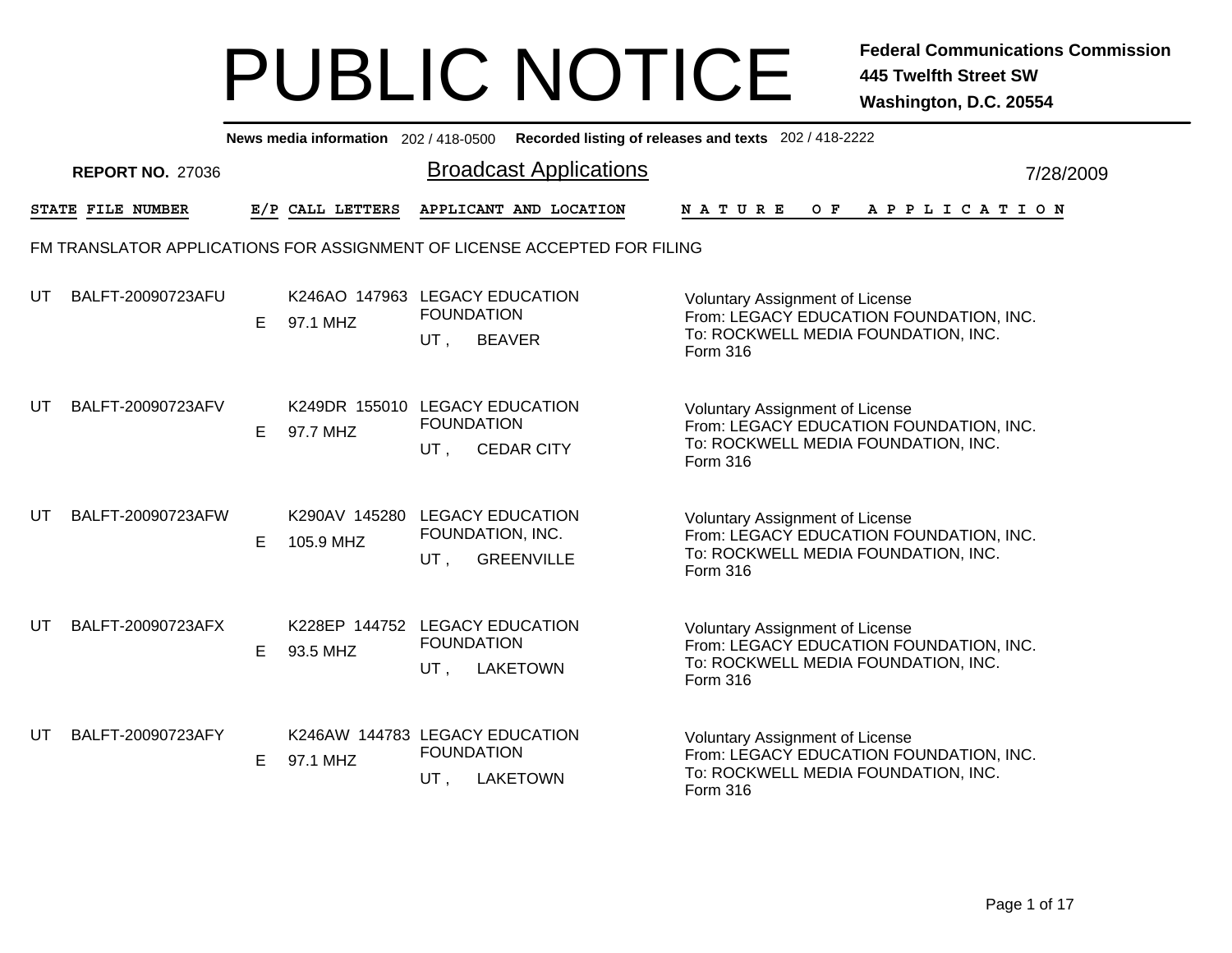|    |                         |    |                                             |                             | News media information 202/418-0500 Recorded listing of releases and texts 202/418-2222 |                                                                                                                                      |  |  |         |                       |  |  |           |  |
|----|-------------------------|----|---------------------------------------------|-----------------------------|-----------------------------------------------------------------------------------------|--------------------------------------------------------------------------------------------------------------------------------------|--|--|---------|-----------------------|--|--|-----------|--|
|    | <b>REPORT NO. 27036</b> |    |                                             |                             | <b>Broadcast Applications</b>                                                           |                                                                                                                                      |  |  |         |                       |  |  | 7/28/2009 |  |
|    | STATE FILE NUMBER       |    | E/P CALL LETTERS                            |                             | APPLICANT AND LOCATION                                                                  | <b>NATURE</b>                                                                                                                        |  |  | $O$ $F$ | A P P L I C A T I O N |  |  |           |  |
|    |                         |    |                                             |                             | FM TRANSLATOR APPLICATIONS FOR ASSIGNMENT OF LICENSE ACCEPTED FOR FILING                |                                                                                                                                      |  |  |         |                       |  |  |           |  |
| UT | BAPFT-20090723AFZ       | E. | 97.9 MHZ                                    | UT.                         | K250AV 144800 TRI-STATE BROADCASTING, LLC<br><b>LAKETOWN</b>                            | <b>Voluntary Assignment of License</b><br>From: LEGACY EDUCATION FOUNDATION, INC.<br>To: ROCKWELL MEDIA FOUNDATION, INC.<br>Form 316 |  |  |         |                       |  |  |           |  |
| UT | BALFT-20090723AGA       | E. | K299AW 144766 LEGACY EDUCATION<br>107.7 MHZ | <b>FOUNDATION</b><br>UT.    | <b>LAKETOWN</b>                                                                         | <b>Voluntary Assignment of License</b><br>From: LEGACY EDUCATION FOUNDATION, INC.<br>To: ROCKWELL MEDIA FOUNDATION, INC.<br>Form 316 |  |  |         |                       |  |  |           |  |
| UT | BALFT-20090723AGB       | E. | K247AY 147973 LEGACY EDUCATION<br>97.3 MHZ  | <b>FOUNDATION</b><br>UT,    | <b>PAROWAN</b>                                                                          | <b>Voluntary Assignment of License</b><br>From: LEGACY EDUCATION FOUNDATION, INC.<br>To: ROCKWELL MEDIA FOUNDATION, INC.<br>Form 316 |  |  |         |                       |  |  |           |  |
| ID | BALFT-20090723AGC       | E. | K231AZ 143068 LEGACY EDUCATION<br>94.1 MHZ  | <b>FOUNDATION</b><br>$ID$ , | <b>SODA SPRINGS</b>                                                                     | Voluntary Assignment of License<br>From: LEGACY EDUCATION FOUNDATION, INC.<br>To: ROCKWELL MEDIA FOUNDATION, INC.<br>Form 316        |  |  |         |                       |  |  |           |  |
| ID | BALFT-20090723AGD       | E. | K255BS 152716 LEGACY EDUCATION<br>98.9 MHZ  | <b>FOUNDATION</b><br>ID,    | <b>SODA SPRINGS</b>                                                                     | <b>Voluntary Assignment of License</b><br>From: LEGACY EDUCATION FOUNDATION, INC.<br>To: ROCKWELL MEDIA FOUNDATION, INC.<br>Form 316 |  |  |         |                       |  |  |           |  |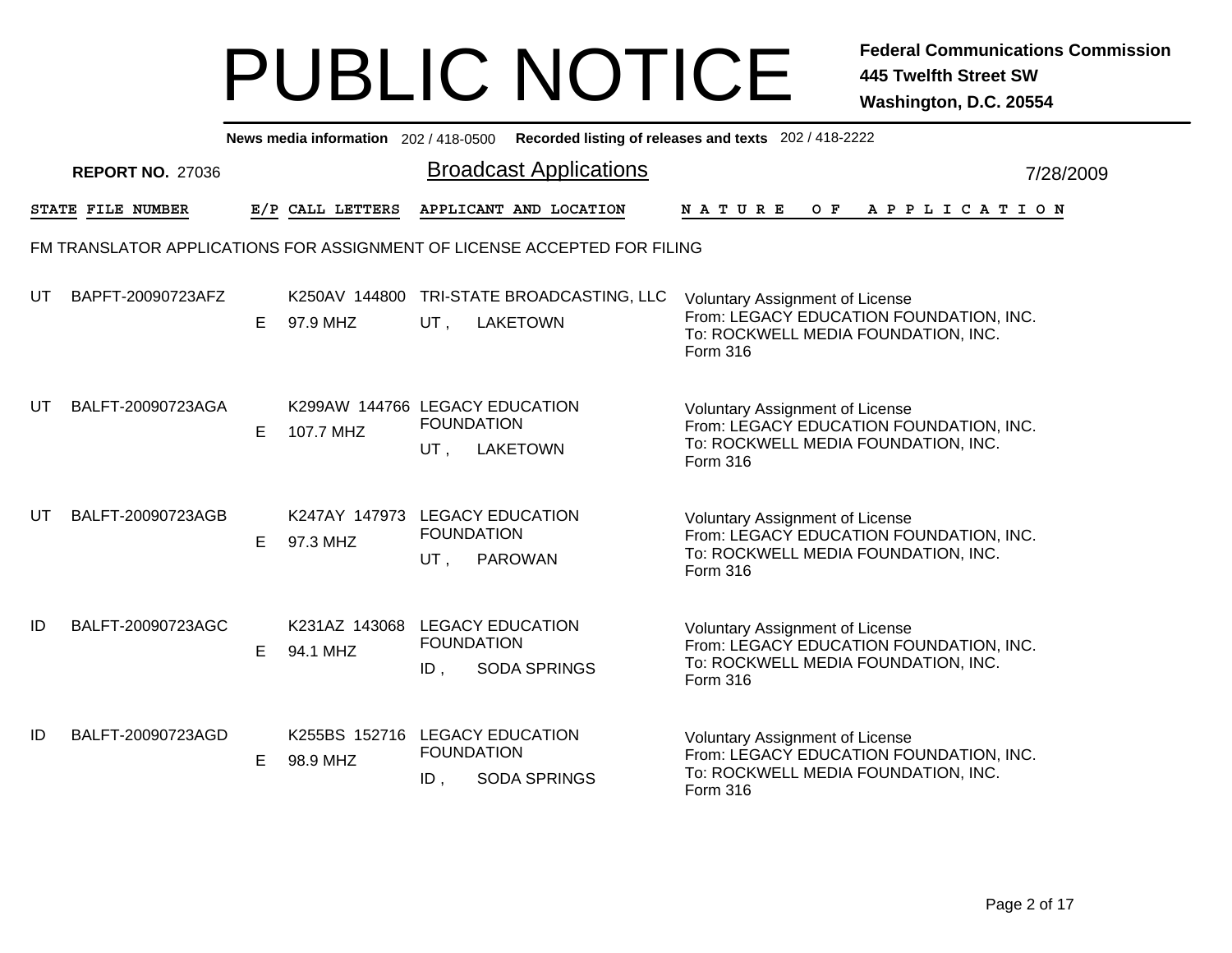|           |                                                                          |    |                                             |                                                  | News media information 202/418-0500 Recorded listing of releases and texts 202/418-2222 |                                                                                                                                             |     |                       |  |  |           |  |  |
|-----------|--------------------------------------------------------------------------|----|---------------------------------------------|--------------------------------------------------|-----------------------------------------------------------------------------------------|---------------------------------------------------------------------------------------------------------------------------------------------|-----|-----------------------|--|--|-----------|--|--|
|           | <b>REPORT NO. 27036</b>                                                  |    |                                             | <b>Broadcast Applications</b>                    |                                                                                         |                                                                                                                                             |     |                       |  |  | 7/28/2009 |  |  |
|           | STATE FILE NUMBER                                                        |    | E/P CALL LETTERS                            | APPLICANT AND LOCATION                           |                                                                                         | <b>NATURE</b>                                                                                                                               | O F | A P P L I C A T I O N |  |  |           |  |  |
|           | FM TRANSLATOR APPLICATIONS FOR ASSIGNMENT OF LICENSE ACCEPTED FOR FILING |    |                                             |                                                  |                                                                                         |                                                                                                                                             |     |                       |  |  |           |  |  |
| AZ.       | BALFT-20090723AGE                                                        | E. | K284BE 142756 LEGACY EDUCATION<br>104.7 MHZ | <b>FOUNDATION</b><br><b>DOLAN SPRINGS</b><br>AZ, |                                                                                         | <b>Voluntary Assignment of License</b><br>From: LEGACY EDUCATION FOUNDATION, INC.<br>To: ROCKWELL MEDIA FOUNDATION, INC.<br><b>Form 316</b> |     |                       |  |  |           |  |  |
| NV.       | BALFT-20090723AGF                                                        | E  | K281BD 157452 LEGACY EDUCATION<br>104.1 MHZ | <b>FOUNDATION</b><br><b>CRYSTAL</b><br>NV,       |                                                                                         | <b>Voluntary Assignment of License</b><br>From: LEGACY EDUCATION FOUNDATION, INC.<br>To: ROCKWELL MEDIA FOUNDATION, INC.<br>Form 316        |     |                       |  |  |           |  |  |
| <b>NV</b> | BALFT-20090723AGG                                                        | E. | K246BK 142762 LEGACY EDUCATION<br>97.1 MHZ  | <b>FOUNDATION</b><br><b>MOAPA</b><br>NV,         |                                                                                         | Voluntary Assignment of License<br>From: LEGACY EDUCATION FOUNDATION, INC.<br>To: ROCKWELL MEDIA FOUNDATION, INC.<br>Form 316               |     |                       |  |  |           |  |  |
| <b>NV</b> | BALFT-20090723AGH                                                        | E. | K272EE 157240 LEGACY EDUCATION<br>102.3 MHZ | <b>FOUNDATION</b><br>NV,<br><b>MOAPA</b>         |                                                                                         | <b>Voluntary Assignment of License</b><br>From: LEGACY EDUCATION FOUNDATION, INC.<br>To: ROCKWELL MEDIA FOUNDATION, INC.<br>Form 316        |     |                       |  |  |           |  |  |
|           | DIGITAL TV APPLICATIONS FOR CP EXTENSION ACCEPTED FOR FILING             |    |                                             |                                                  |                                                                                         |                                                                                                                                             |     |                       |  |  |           |  |  |

MOBEPCDT-20090723ADR KSNF 67766 NEXSTAR BROADCASTING, INC. MO , JOPLIN E CHAN-46 Extension of time to complete digital construction permit: BMPCDT-20070125ACP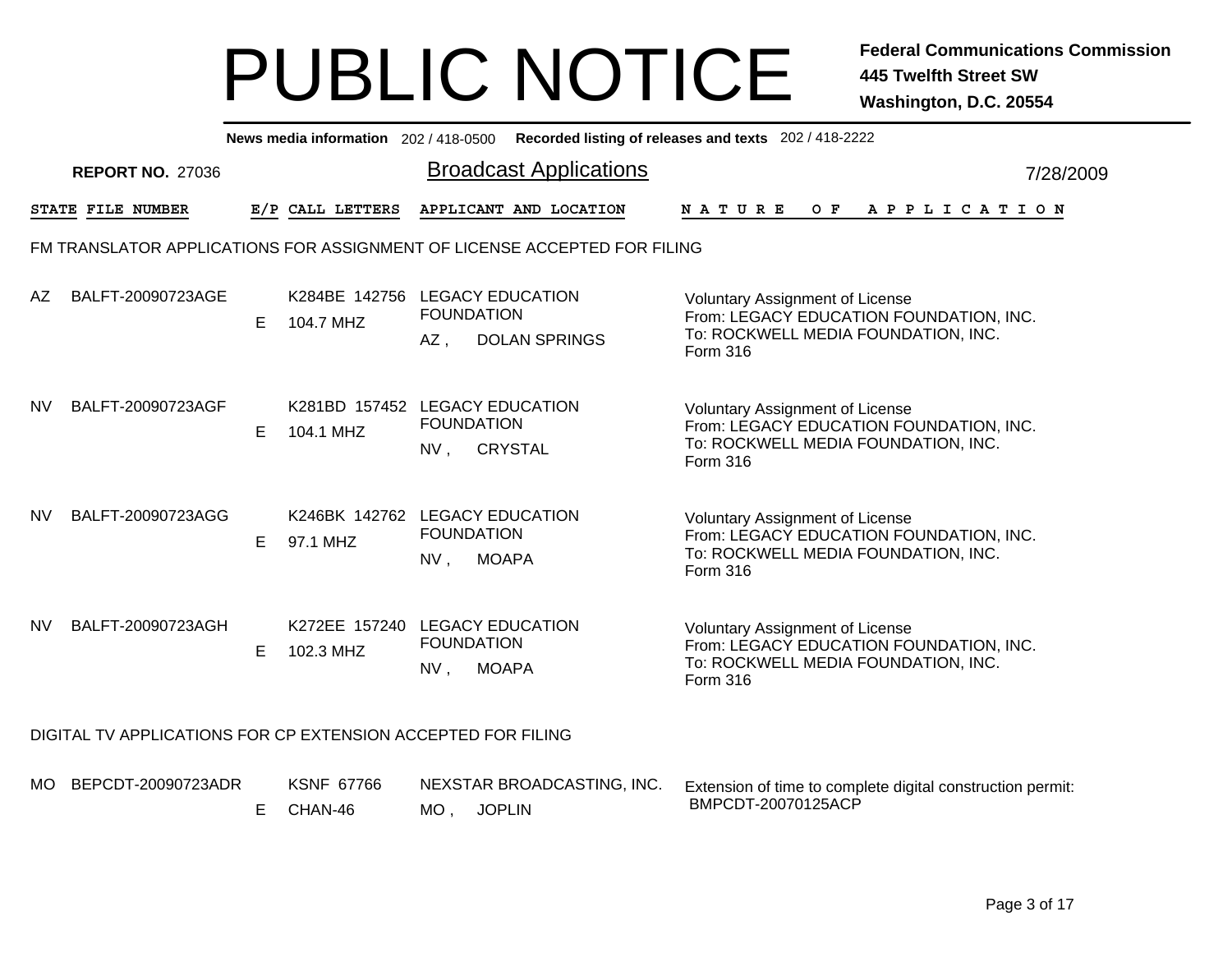|     |                         |    |                                                |                             |               | News media information 202/418-0500 Recorded listing of releases and texts 202/418-2222   |                                   |  |  |     |  |  |             |  |           |  |
|-----|-------------------------|----|------------------------------------------------|-----------------------------|---------------|-------------------------------------------------------------------------------------------|-----------------------------------|--|--|-----|--|--|-------------|--|-----------|--|
|     | <b>REPORT NO. 27036</b> |    |                                                |                             |               | <b>Broadcast Applications</b>                                                             |                                   |  |  |     |  |  |             |  | 7/28/2009 |  |
|     | STATE FILE NUMBER       |    | E/P CALL LETTERS                               |                             |               | APPLICANT AND LOCATION                                                                    | NATURE                            |  |  | O F |  |  | APPLICATION |  |           |  |
|     |                         |    |                                                |                             |               | DIGITAL CLASS A TV APPLICATIONS FOR DIGITAL FLASH CUT ACCEPTED FOR FILING                 |                                   |  |  |     |  |  |             |  |           |  |
| TX. | BDFCDVA-20090723AEL     | E. | KQUX-CA 64992 LOUIS MARTINEZ FAMILY<br>CHAN-11 | <b>GROUP, LLC</b><br>$TX$ , | <b>AUSTIN</b> |                                                                                           | Minor change of callsign KQUX-CA. |  |  |     |  |  |             |  |           |  |
|     |                         |    |                                                |                             |               | DIGITAL TRANSLATOR OR DIGITAL LPTV APPLICATIONS FOR DIGITAL FLASH CUT ACCEPTED FOR FILING |                                   |  |  |     |  |  |             |  |           |  |
| UT  | BDFCDTT-20090723AEA     | Е  | K15EM 69419<br>CHAN-15                         | <b>REGENTS</b><br>UT,       |               | UTAH STATE BOARD OF<br><b>ESCALANTE</b>                                                   | Minor change of callsign K15EM.   |  |  |     |  |  |             |  |           |  |
| WY. | BDFCDTL-20090723AEV     | E. | K16AE 63175<br>CHAN-16                         | WY,                         |               | MARK III MEDIA, INC.<br><b>GILLETTE</b>                                                   | Minor change of callsign K16AE.   |  |  |     |  |  |             |  |           |  |
|     |                         |    |                                                |                             |               | DIGITAL TRANSLATOR OR DIGITAL LPTV APPLICATIONS FOR DISPLACEMENT ACCEPTED FOR FILING      |                                   |  |  |     |  |  |             |  |           |  |
| WY  | BDISDTT-20090723AFM     | E. | K68DC 63179<br>CHAN-28                         | WY,                         |               | MARK III MEDIA, INC.<br><b>CLARETON</b>                                                   | Minor change of callsign K68DC.   |  |  |     |  |  |             |  |           |  |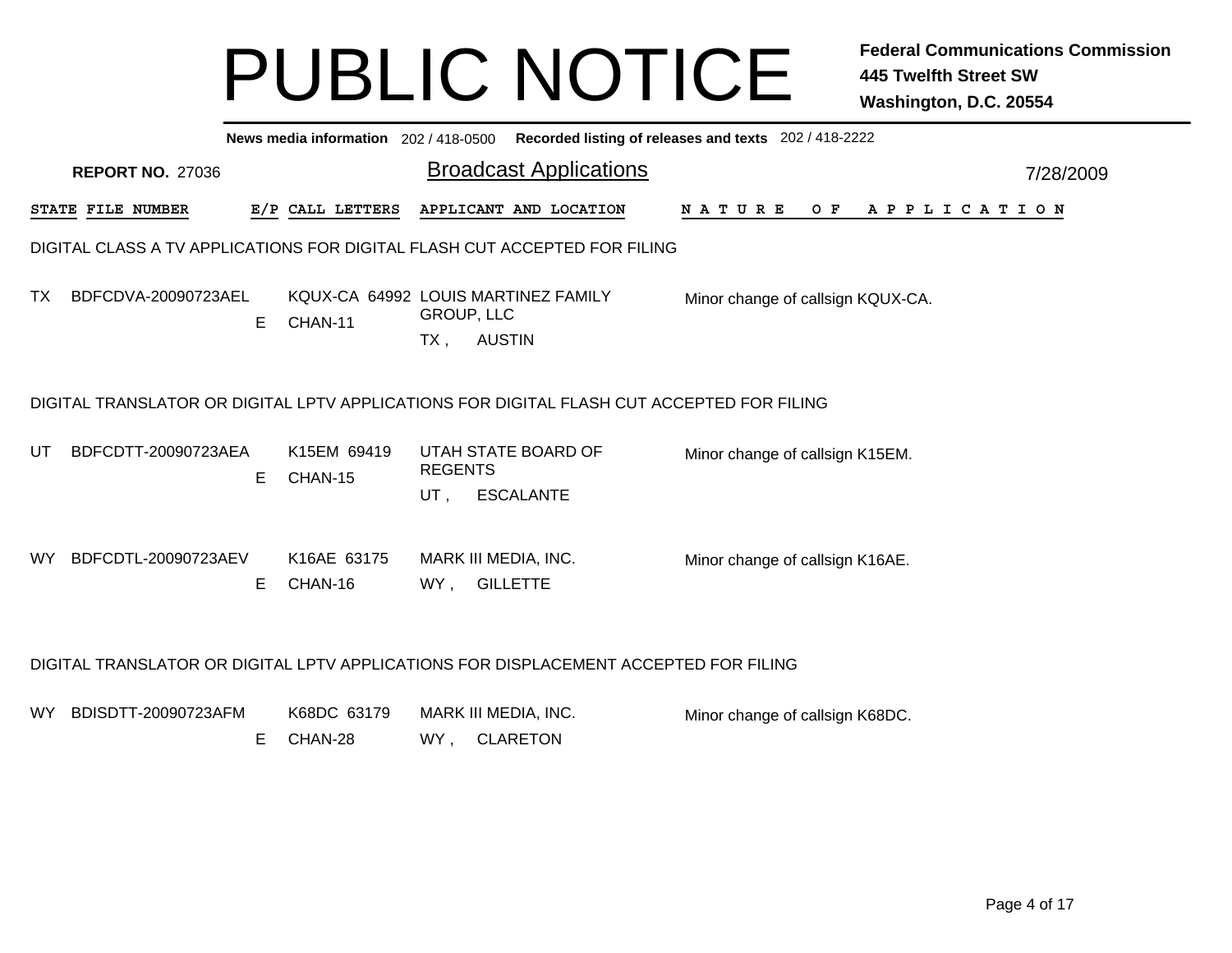|     |                                                                  |    |                                              |                            |                                                                                          | News media information 202 / 418-0500 Recorded listing of releases and texts 202 / 418-2222 |           |
|-----|------------------------------------------------------------------|----|----------------------------------------------|----------------------------|------------------------------------------------------------------------------------------|---------------------------------------------------------------------------------------------|-----------|
|     | <b>REPORT NO. 27036</b>                                          |    |                                              |                            | <b>Broadcast Applications</b>                                                            |                                                                                             | 7/28/2009 |
|     | STATE FILE NUMBER                                                |    | E/P CALL LETTERS                             |                            | APPLICANT AND LOCATION                                                                   | NATURE<br>O F<br>APPLICATION                                                                |           |
|     | CLASS A TV APPLICATIONS FOR LICENSE TO COVER ACCEPTED FOR FILING |    |                                              |                            |                                                                                          |                                                                                             |           |
| WA. | BLTTA-20090721ABW                                                | Е  | CHAN-45                                      | <b>YAKIMA</b><br>WA,       | KDHW-LP 10907 CHRISTIAN BROADCASTING OF<br>YAKIMA                                        | License to cover construction permit no: BPTTA-20040525ADF,<br>callsign KDHW-LP.            |           |
|     |                                                                  |    |                                              |                            | DIGITAL TRANSLATOR OR DIGITAL LPTV APPLICATIONS FOR LICENSE TO COVER ACCEPTED FOR FILING |                                                                                             |           |
| мт  | BLDTV-20090723ACX                                                | E. | K11HO 52911<br>CHAN-11                       | <b>ASSOCIATION</b><br>MT,  | POLSON TV IMPROVEMENT<br><b>POLSON</b>                                                   | License to cover construction permit no: BDFCDTV-20070618ACM,<br>callsign K11HO.            |           |
| мт  | BLDTT-20090723ADA                                                | Е  | K14LT 5813<br>CHAN-14                        | MT ,                       | <b>BLACKTAIL TV TAX DISTRICT</b><br>POLSON                                               | License to cover construction permit no: BDFCDTT-20070618ACQ,<br>callsign K14LT.            |           |
| МT  | BLDTT-20090723ADB                                                | E. | K16GJ 52912<br>CHAN-16                       | <b>ASSOCIATION</b><br>MT , | POLSON TV IMPROVEMENT<br>POLSON                                                          | License to cover construction permit no: BDFCDTT-20070619AAF,<br>callsign K16GJ.            |           |
| UT  | BLDTT-20090723AEJ                                                | E. | K15HT-D 167102 UNIVERSITY OF UTAH<br>CHAN-15 | $UT$ ,                     | HURRICANE, LEEDS, TOQU                                                                   | License to cover construction permit no: BMPDTT-20070326AAH,<br>callsign K15HT-D.           |           |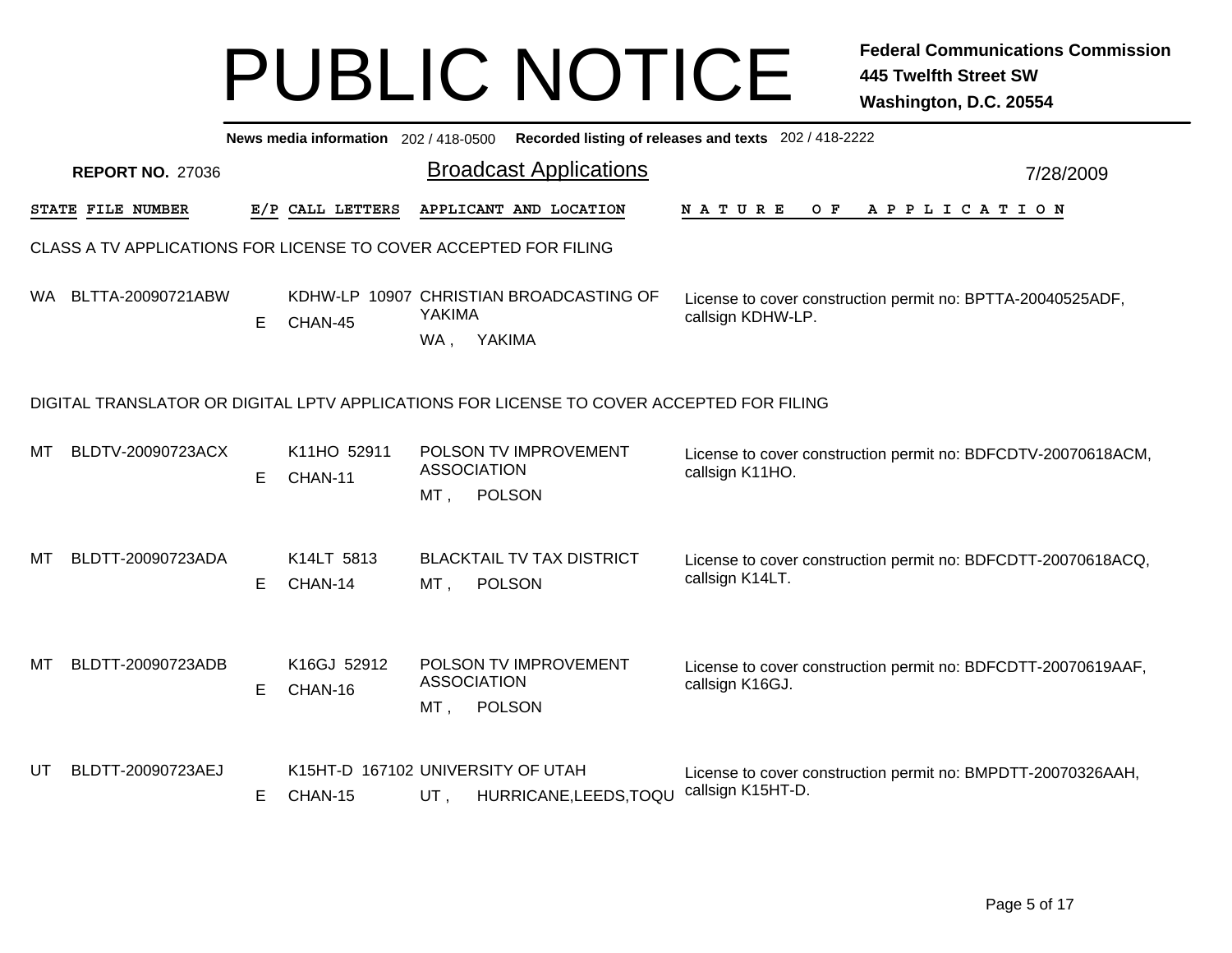|      |                         |    |                               | News media information 202/418-0500 Recorded listing of releases and texts 202/418-2222 |                                                                                   |           |
|------|-------------------------|----|-------------------------------|-----------------------------------------------------------------------------------------|-----------------------------------------------------------------------------------|-----------|
|      | <b>REPORT NO. 27036</b> |    |                               | <b>Broadcast Applications</b>                                                           |                                                                                   | 7/28/2009 |
|      | STATE FILE NUMBER       |    | E/P CALL LETTERS              | APPLICANT AND LOCATION                                                                  | NATURE<br>A P P L I C A T I O N<br>O F                                            |           |
|      |                         |    |                               | DIGITAL TV APPLICATIONS FOR LICENSE TO COVER ACCEPTED FOR FILING                        |                                                                                   |           |
| CA   | BLCDT-20090723AAO       | Е  | CHAN-9                        | KECY-TV 51208 GULF-CALIFORNIA BROADCAST<br><b>COMPANY</b><br><b>EL CENTRO</b><br>CA,    | License to cover construction permit no: BMPCDT-20090318ADG,<br>callsign KECY-TV. |           |
| MN.  | BLCDT-20090723ADD       | E. | <b>KBRR 55370</b><br>CHAN-10  | RED RIVER BROADCAST CO.,<br><b>LLC</b><br>$MN$ ,<br>THIEF RIVER FALLS                   | License to cover construction permit no: BMPCDT-20080619AEJ,<br>callsign KBRR.    |           |
|      |                         |    |                               | FM STATION APPLICATIONS FOR LICENSE TO COVER ACCEPTED FOR FILING                        |                                                                                   |           |
|      | WA BLED-20090723ADF     | E  | KSBC 83463<br>88.3 MHZ        | EDUCATIONAL MEDIA<br><b>FOUNDATION</b><br>WA, NILE                                      | License to cover.                                                                 |           |
| MO . | BLED-20090723ADH        | Е  | <b>KCOU 28513</b><br>88.1 MHZ | THE CURATORS OF THE<br>UNIVERSITY OF MISSOURI<br><b>COLUMBIA</b><br>MO,                 | License to cover.                                                                 |           |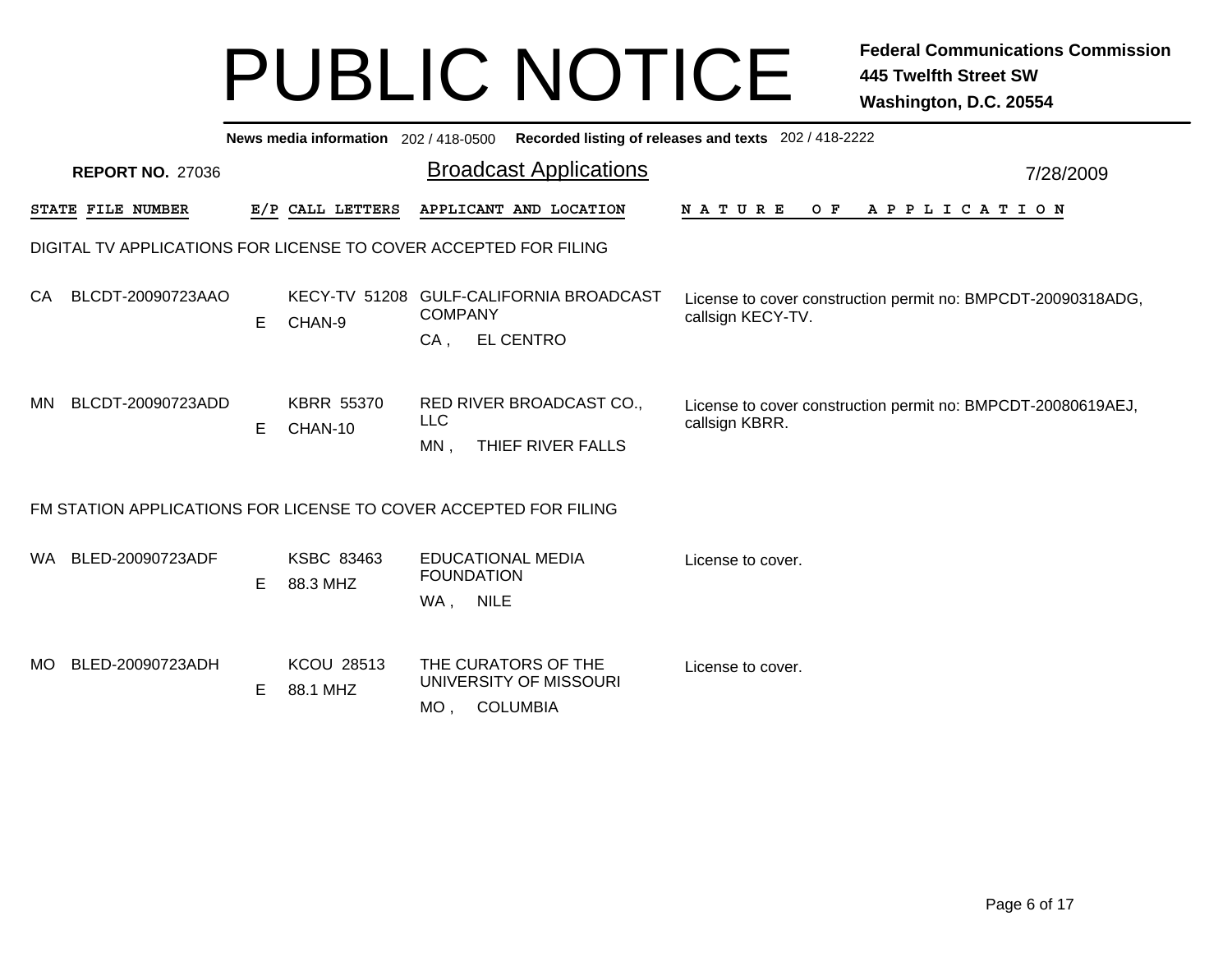|     |                         |   |                               |                     | News media information 202/418-0500 Recorded listing of releases and texts 202/418-2222 |                                        |  |  |                |  |  |  |           |
|-----|-------------------------|---|-------------------------------|---------------------|-----------------------------------------------------------------------------------------|----------------------------------------|--|--|----------------|--|--|--|-----------|
|     | <b>REPORT NO. 27036</b> |   |                               |                     | <b>Broadcast Applications</b>                                                           |                                        |  |  |                |  |  |  | 7/28/2009 |
|     | STATE FILE NUMBER       |   | E/P CALL LETTERS              |                     | APPLICANT AND LOCATION                                                                  | N A T U R E                            |  |  | OF APPLICATION |  |  |  |           |
|     |                         |   |                               |                     | FM TRANSLATOR APPLICATIONS FOR LICENSE TO COVER ACCEPTED FOR FILING                     |                                        |  |  |                |  |  |  |           |
|     | WA BLFT-20090723AEB     | Е | 107.3 MHZ                     | WA,                 | K243BA 146318 NORTHWEST ROCK N ROLL<br>PRESERVATION SOCIETY<br><b>HOGAN'S CORNER</b>    | License to cover.                      |  |  |                |  |  |  |           |
|     |                         |   |                               |                     | FM BOOSTER APPLICATIONS FOR MINOR AMENDMENT TO A CONSTRUCTION PERMIT RECEIVED           |                                        |  |  |                |  |  |  |           |
| NM. | BPFTB-20090721ACG       | E | KBAC-FM1<br>40638<br>98.1 MHZ | $NM$ ,              | HUTTON BROADCASTING, LLC<br><b>SANTA FE</b>                                             | Engineering Amendment filed 07/23/2009 |  |  |                |  |  |  |           |
|     |                         |   |                               |                     | FM STATION APPLICATIONS FOR MINOR AMENDMENT TO A CONSTRUCTION PERMIT RECEIVED           |                                        |  |  |                |  |  |  |           |
| MI  | BMPED-20071115AAA       | Е | <b>WJOJ 88667</b><br>89.7 MHZ | MI,                 | NORTHLAND COMMUNITY<br><b>BROADCASTERS</b><br><b>HARRISVILLE</b>                        | Engineering Amendment filed 07/23/2009 |  |  |                |  |  |  |           |
| MS. | BMPED-20081112AIU       | Е | 92.1 MHZ                      | CHURCH, INC.<br>MS, | WJNS-FM 72816 FAMILY WORSHIP CENTER<br><b>BENTONIA</b>                                  | Engineering Amendment filed 07/23/2009 |  |  |                |  |  |  |           |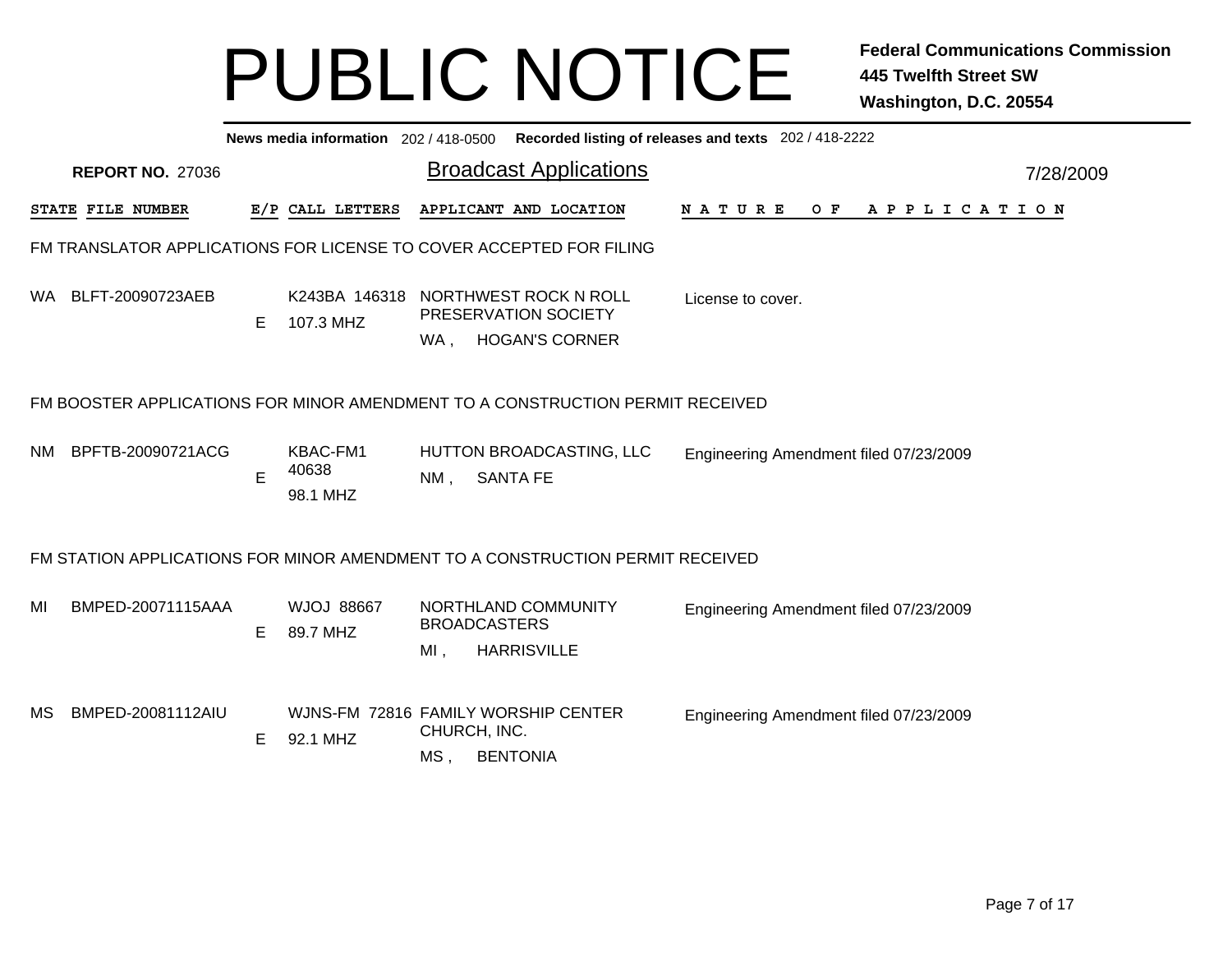|     |                          |    |                                          |                             | News media information 202 / 418-0500 Recorded listing of releases and texts 202 / 418-2222 |                                                     |  |  |  |  |  |  |                |           |
|-----|--------------------------|----|------------------------------------------|-----------------------------|---------------------------------------------------------------------------------------------|-----------------------------------------------------|--|--|--|--|--|--|----------------|-----------|
|     | <b>REPORT NO. 27036</b>  |    |                                          |                             | <b>Broadcast Applications</b>                                                               |                                                     |  |  |  |  |  |  |                | 7/28/2009 |
|     | <b>STATE FILE NUMBER</b> |    | E/P CALL LETTERS                         |                             | APPLICANT AND LOCATION                                                                      | N A T U R E                                         |  |  |  |  |  |  | OF APPLICATION |           |
|     |                          |    |                                          |                             | FM STATION APPLICATIONS FOR MINOR AMENDMENT TO A CONSTRUCTION PERMIT RECEIVED               |                                                     |  |  |  |  |  |  |                |           |
| PR. | BPH-20090514ABE          | Е  | WVOZ-FM 28921 INTERNATIONAL<br>107.7 MHZ | PR,                         | <b>BROADCASTING CORPORATION</b><br><b>CAROLINA</b>                                          | Engineering Amendment filed 07/23/2009              |  |  |  |  |  |  |                |           |
|     |                          |    |                                          |                             | FM TRANSLATOR APPLICATIONS FOR MINOR AMENDMENT TO A CONSTRUCTION PERMIT RECEIVED            |                                                     |  |  |  |  |  |  |                |           |
| TX  | BPFT-20090722ACL         | E. | K273BL 147357<br>102.1 MHZ               | <b>KINGSVILLE</b><br>$TX$ , | THE WORSHIP CENTER OF<br><b>BEEVILLE</b>                                                    | Engineering Amendment filed 07/23/2009              |  |  |  |  |  |  |                |           |
|     |                          |    |                                          |                             | AM STATION APPLICATIONS FOR MINOR CHANGE TO A LICENSED FACILITY ACCEPTED FOR FILING         |                                                     |  |  |  |  |  |  |                |           |
| CA  | BP-20090723AAQ           | Е  | <b>KGBA 8174</b><br>1490 KHZ             | $CA$ ,                      | THE VOICE OF INTERNATONAL<br>CHRISTIAN EVANGELISM, INC.<br><b>HEBER</b>                     | Minor change in licensed facilities.                |  |  |  |  |  |  |                |           |
|     |                          |    |                                          |                             | DIGITAL TV APPLICATIONS FOR MINOR CHANGE TO A LICENSED FACILITY ACCEPTED FOR FILING         |                                                     |  |  |  |  |  |  |                |           |
| ΙA  | BPCDT-20090717AEC        | Е  | <b>KGAN 25685</b><br>CHAN-51             | IA,                         | <b>KGAN LICENSEE, LLC</b><br><b>CEDAR RAPIDS</b>                                            | Minor change in licensed facilities, callsign KGAN. |  |  |  |  |  |  |                |           |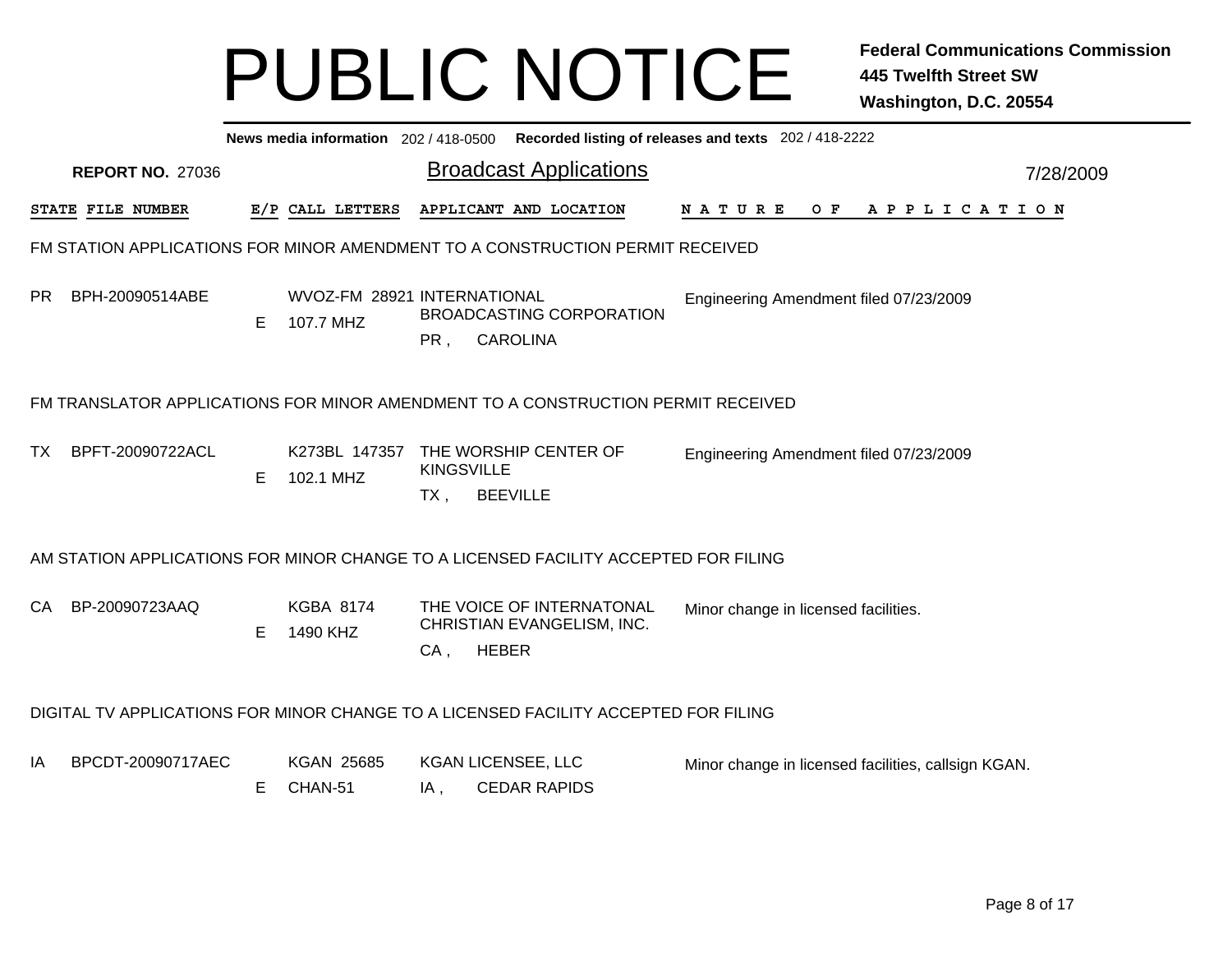|           |                                                                                     |   | News media information 202 / 418-0500                |                                    |               |                   | Recorded listing of releases and texts 202 / 418-2222 |                                                        |  |     |  |  |                       |           |
|-----------|-------------------------------------------------------------------------------------|---|------------------------------------------------------|------------------------------------|---------------|-------------------|-------------------------------------------------------|--------------------------------------------------------|--|-----|--|--|-----------------------|-----------|
|           | <b>REPORT NO. 27036</b>                                                             |   |                                                      |                                    |               |                   | <b>Broadcast Applications</b>                         |                                                        |  |     |  |  |                       | 7/28/2009 |
|           | STATE FILE NUMBER                                                                   |   | E/P CALL LETTERS                                     | APPLICANT AND LOCATION             |               |                   |                                                       | N A T U R E                                            |  | O F |  |  | A P P L I C A T I O N |           |
|           | DIGITAL TV APPLICATIONS FOR MINOR CHANGE TO A LICENSED FACILITY ACCEPTED FOR FILING |   |                                                      |                                    |               |                   |                                                       |                                                        |  |     |  |  |                       |           |
| NY.       | BPCDT-20090717AED                                                                   | E | WNYO-TV 67784 NEW YORK TELEVISION, INC.<br>CHAN-49   | NY,                                |               | <b>BUFFALO</b>    |                                                       | Minor change in licensed facilities, callsign WNYO-TV. |  |     |  |  |                       |           |
| <b>OH</b> | BPCDT-20090723ADV                                                                   | Е | WCPO-TV 59438 SCRIPPS HOWARD<br>CHAN-10              | <b>BROADCASTING COMPANY</b><br>OH, |               | <b>CINCINNATI</b> |                                                       | Minor change in licensed facilities, callsign WCPO-TV. |  |     |  |  |                       |           |
| <b>OH</b> | BPEDT-20090723AEU                                                                   | Е | <b>WPTD 25067</b><br>CHAN-16                         | INC.<br>OH,                        | <b>DAYTON</b> |                   | <b>GREATER DAYTON PUBLIC TV,</b>                      | Minor change in licensed facilities, callsign WPTD.    |  |     |  |  |                       |           |
|           | FM STATION APPLICATIONS FOR MINOR CHANGE TO A LICENSED FACILITY ACCEPTED FOR FILING |   |                                                      |                                    |               |                   |                                                       |                                                        |  |     |  |  |                       |           |
| OH        | BPH-20090715AAJ                                                                     | E | WPAY-FM 54813 RADIO STATIONS WPAY/WPFB,<br>104.1 MHZ | INC.<br>OH,                        |               | PORTSMOUTH        |                                                       | Minor change in licensed facilities.                   |  |     |  |  |                       |           |
| <b>GA</b> | BPH-20090721ACR                                                                     | Е | <b>WNGA 26854</b><br>105.1 MHZ                       | TUGART PROPERTIES, LLC<br>GA,      | <b>HELEN</b>  |                   |                                                       | Minor change in licensed facilities.                   |  |     |  |  |                       |           |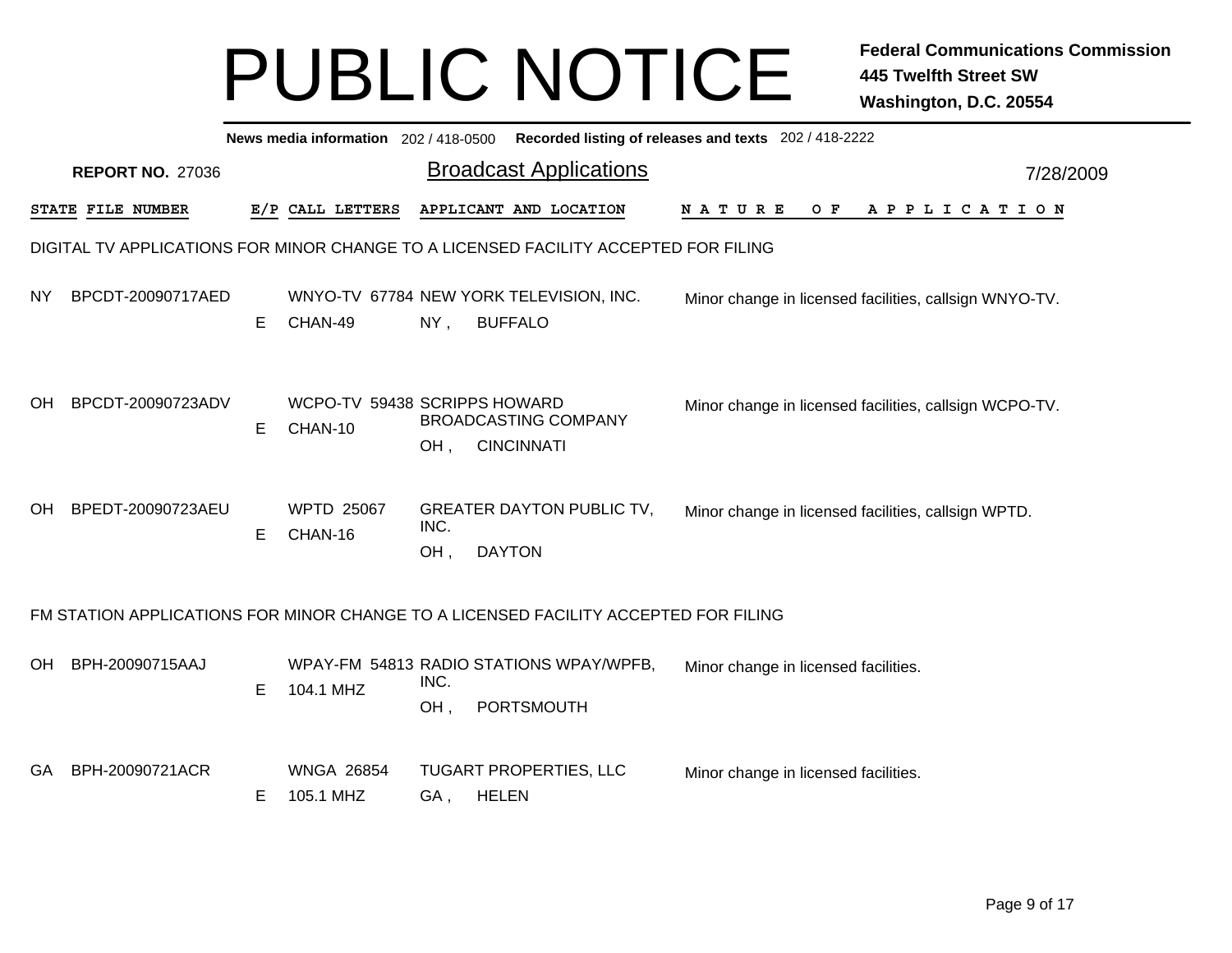|     |                                                                                                     |    |                                                 |                        | News media information 202 / 418-0500 Recorded listing of releases and texts 202 / 418-2222 |                                                                         |  |  |     |  |  |             |  |  |           |
|-----|-----------------------------------------------------------------------------------------------------|----|-------------------------------------------------|------------------------|---------------------------------------------------------------------------------------------|-------------------------------------------------------------------------|--|--|-----|--|--|-------------|--|--|-----------|
|     | <b>REPORT NO. 27036</b>                                                                             |    |                                                 |                        | <b>Broadcast Applications</b>                                                               |                                                                         |  |  |     |  |  |             |  |  | 7/28/2009 |
|     | STATE FILE NUMBER                                                                                   |    | E/P CALL LETTERS                                |                        | APPLICANT AND LOCATION                                                                      | NATURE                                                                  |  |  | O F |  |  | APPLICATION |  |  |           |
|     | FM TRANSLATOR APPLICATIONS FOR MINOR CHANGE TO A LICENSED FACILITY ACCEPTED FOR FILING              |    |                                                 |                        |                                                                                             |                                                                         |  |  |     |  |  |             |  |  |           |
| ΙA  | BPFT-20090723ADQ                                                                                    | E  | K245AM 152251 POWELL BROADCASTING<br>96.9 MHZ   | COMPANY, L.L.C.<br>IA, | <b>LE MARS</b>                                                                              | Minor change in licensed facilities, callsign K245AM.                   |  |  |     |  |  |             |  |  |           |
| MA. | BPFT-20090723AER                                                                                    | E. | 95.1 MHZ                                        | MA,                    | W236BX 146879 RADIO ASSIST MINISTRY, INC.<br><b>GLOUCESTER</b>                              | Minor change in licensed facilities, callsign W236BX.                   |  |  |     |  |  |             |  |  |           |
| IL  | BPFT-20090723AES                                                                                    | E  | W246BD 138468 GOOD NEWS RADIO, INC.<br>97.1 MHZ | IL,                    | <b>CLINTON</b>                                                                              | Minor change in licensed facilities, callsign W246BD.                   |  |  |     |  |  |             |  |  |           |
| AL  | BPFT-20090723AGI                                                                                    | Е  | 101.9 MHZ                                       | $AL$ ,                 | W270BW 148321 RADIO ASSIST MINISTRY, INC.<br><b>HALEYVILLE</b>                              | Minor change in licensed facilities, callsign W270BW.                   |  |  |     |  |  |             |  |  |           |
|     | DIGITAL CLASS A TV APPLICATIONS FOR MINOR MODIFICATION TO A CONSTRUCTION PERMIT ACCEPTED FOR FILING |    |                                                 |                        |                                                                                             |                                                                         |  |  |     |  |  |             |  |  |           |
| IN  | BMPDTA-20090723AFS                                                                                  | Е  | WKOG-LP 34894 KINGDOM OF GOD, INC.<br>CHAN-31   | IN,                    | <b>INDIANAPOLIS</b>                                                                         | Modification of construction permit file number<br>BDFCDTA-20090630ADZ. |  |  |     |  |  |             |  |  |           |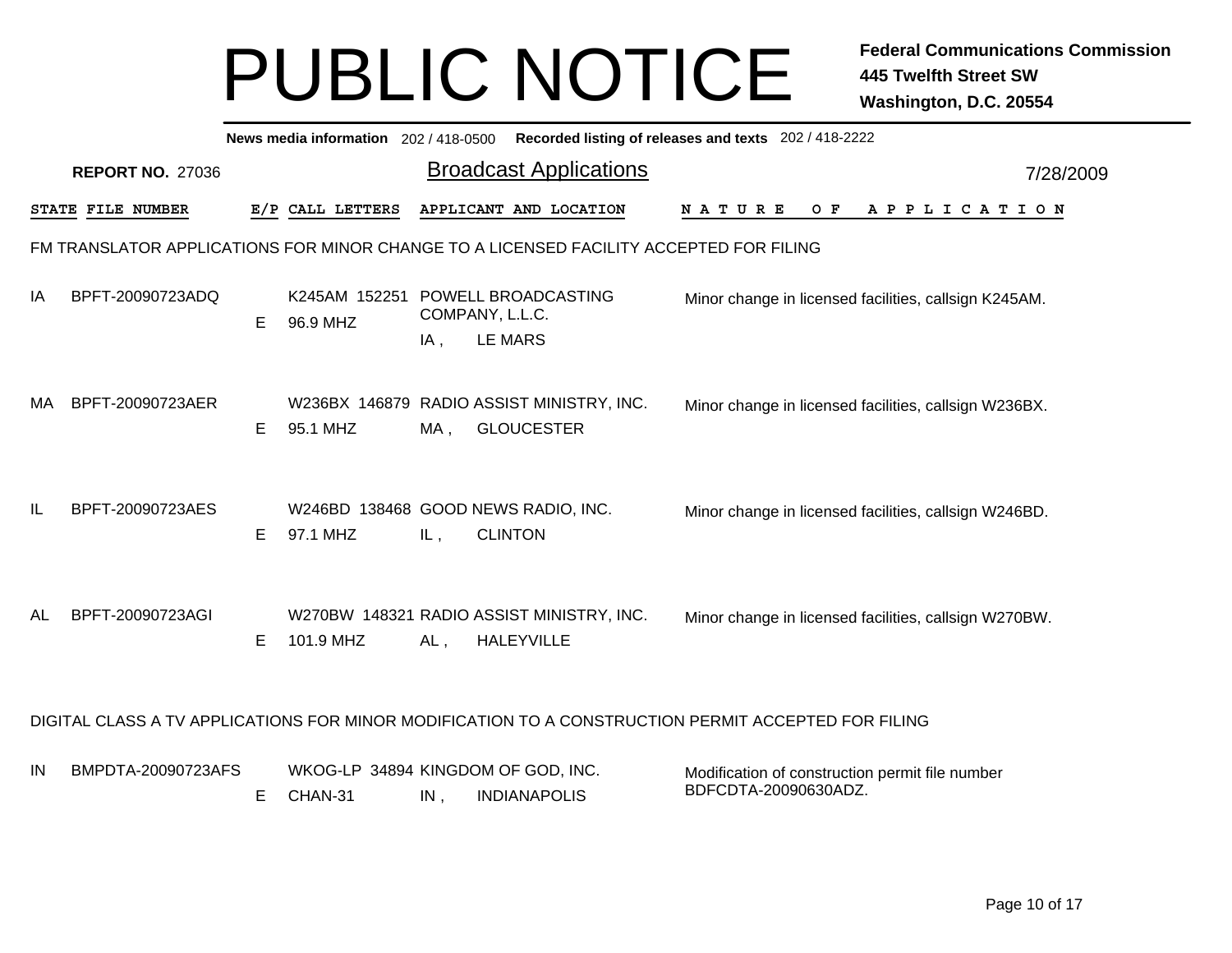|        |                          |    |                         |             | News media information 202/418-0500 Recorded listing of releases and texts 202/418-2222                      |                      |     |                                                 |           |
|--------|--------------------------|----|-------------------------|-------------|--------------------------------------------------------------------------------------------------------------|----------------------|-----|-------------------------------------------------|-----------|
|        | <b>REPORT NO. 27036</b>  |    |                         |             | <b>Broadcast Applications</b>                                                                                |                      |     |                                                 | 7/28/2009 |
|        | <b>STATE FILE NUMBER</b> |    | E/P CALL LETTERS        |             | APPLICANT AND LOCATION                                                                                       | N A T U R E          | O F | A P P L I C A T I O N                           |           |
|        |                          |    |                         |             | DIGITAL CLASS A TV APPLICATIONS FOR MINOR MODIFICATION TO A CONSTRUCTION PERMIT ACCEPTED FOR FILING          |                      |     |                                                 |           |
| ΙN     | BMPDTA-20090723AFT       | E. | CHAN-50                 | IN,         | WKGK-LP 34895 KINGDOM OF GOD, INC.<br><b>KOKOMO</b>                                                          | BDFCDTA-20090630ADX. |     | Modification of construction permit file number |           |
| FILING |                          |    |                         |             | DIGITAL TRANSLATOR OR DIGITAL LPTV APPLICATIONS FOR MINOR MODIFICATION TO A CONSTRUCTION PERMIT ACCEPTED FOR |                      |     |                                                 |           |
| MТ     | BMPDTT-20090723AEP       | E. | K24FL 129406<br>CHAN-24 | MT ,        | MMM LICENSE II LLC<br><b>COLUMBUS</b>                                                                        | BDFCDTT-20060331BOC. |     | Modification of construction permit file number |           |
| OH     | BMPDTT-20090723AET       | Е  | W17AA 25068<br>CHAN-17  | INC.<br>OH, | <b>GREATER DAYTON PUBLIC TV,</b><br><b>CELINA</b>                                                            | BDFCDTT-20060331AJJ. |     | Modification of construction permit file number |           |
|        |                          |    |                         |             | FM BOOSTER APPLICATIONS FOR ORIGINAL CONSTRUCTION PERMIT TENDERED FOR FILING                                 |                      |     |                                                 |           |
| FL.    | BNPFTB-20090723AAC       | Е  | 96.1 MHZ                | FL.         | NEW-96 166755 ALPHA BROADCASTING INC<br>LOCKHART ORLANDO                                                     | CP New Station.      |     |                                                 |           |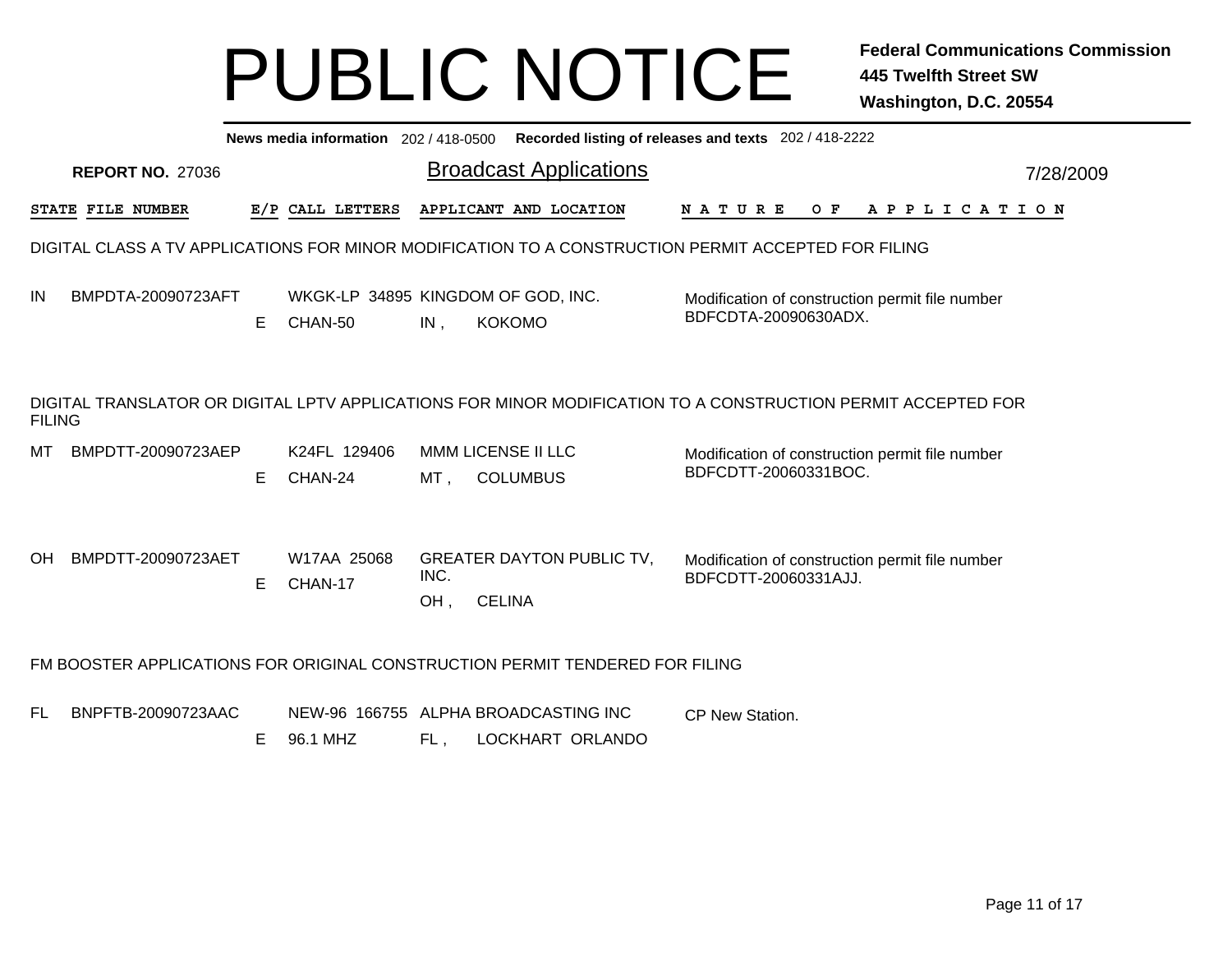|           |                         |    |                                           |                | News media information 202/418-0500 Recorded listing of releases and texts 202/418-2222 |                                                                                                                                                                    |
|-----------|-------------------------|----|-------------------------------------------|----------------|-----------------------------------------------------------------------------------------|--------------------------------------------------------------------------------------------------------------------------------------------------------------------|
|           | <b>REPORT NO. 27036</b> |    |                                           |                | <b>Broadcast Applications</b>                                                           | 7/28/2009                                                                                                                                                          |
|           | STATE FILE NUMBER       |    | E/P CALL LETTERS                          |                | APPLICANT AND LOCATION                                                                  | N A T U R E<br>OF APPLICATION                                                                                                                                      |
|           |                         |    |                                           |                | FM STATION APPLICATIONS FOR TRANSFER OF CONTROL ACCEPTED FOR FILING                     |                                                                                                                                                                    |
| AL        | BTCH-20090723AAP        | E  | WNSI-FM 51140 SOUTHERN MEDIA<br>105.9 MHZ | AL,            | COMMUNICATIONS, INC.<br><b>ATMORE</b>                                                   | <b>Involuntary Transfer of Control</b><br>From: SOUTHERN MEDIA COMMUNICATIONS, INC.<br>To: SOUTHERN MEDIA COMMUNICATIONS, INC.<br>DEBTOR-IN-POSSESSION<br>Form 316 |
|           |                         |    |                                           |                | LOW POWER FM APPLICATIONS FOR TRANSFER OF CONTROL ACCEPTED FOR FILING                   |                                                                                                                                                                    |
| CA        | BTCL-20090723ADL        | Е  | 107.9 MHZ                                 | INC.<br>$CA$ , | KRLY-LP 124224 EAST COUNTY BROADCASTING,<br><b>ALPINE</b>                               | <b>Voluntary Transfer of Control</b><br>From: TIMOTHY P. LANGE<br>To: ADAM WILLIAMS<br>Form 315                                                                    |
|           |                         |    |                                           |                | TV TRANSLATOR OR LPTV STATION APPLICATIONS FOR TRANSFER OF CONTROL ACCEPTED FOR FILING  |                                                                                                                                                                    |
| <b>NY</b> | BTCTTL-20090723ABU      | E. | W60AI 60554<br>CHAN-60                    | $NY$ ,         | VENTANA TELEVISION, INC.<br><b>NEW YORK</b>                                             | <b>Voluntary Transfer of Control</b><br>From: IAC/INTERACTIVECORP<br>To: HSN, INC.<br>Form 345                                                                     |
| KS        | BTCTTL-20090723ABV      | E. | K15DD 61044<br>CHAN-15                    | KS,            | VENTANA TELEVISION, INC.<br><b>WICHITA</b>                                              | <b>Voluntary Transfer of Control</b><br>From: IAC/INTERACTIVECORP<br>To: HSN, INC.<br>Form 345                                                                     |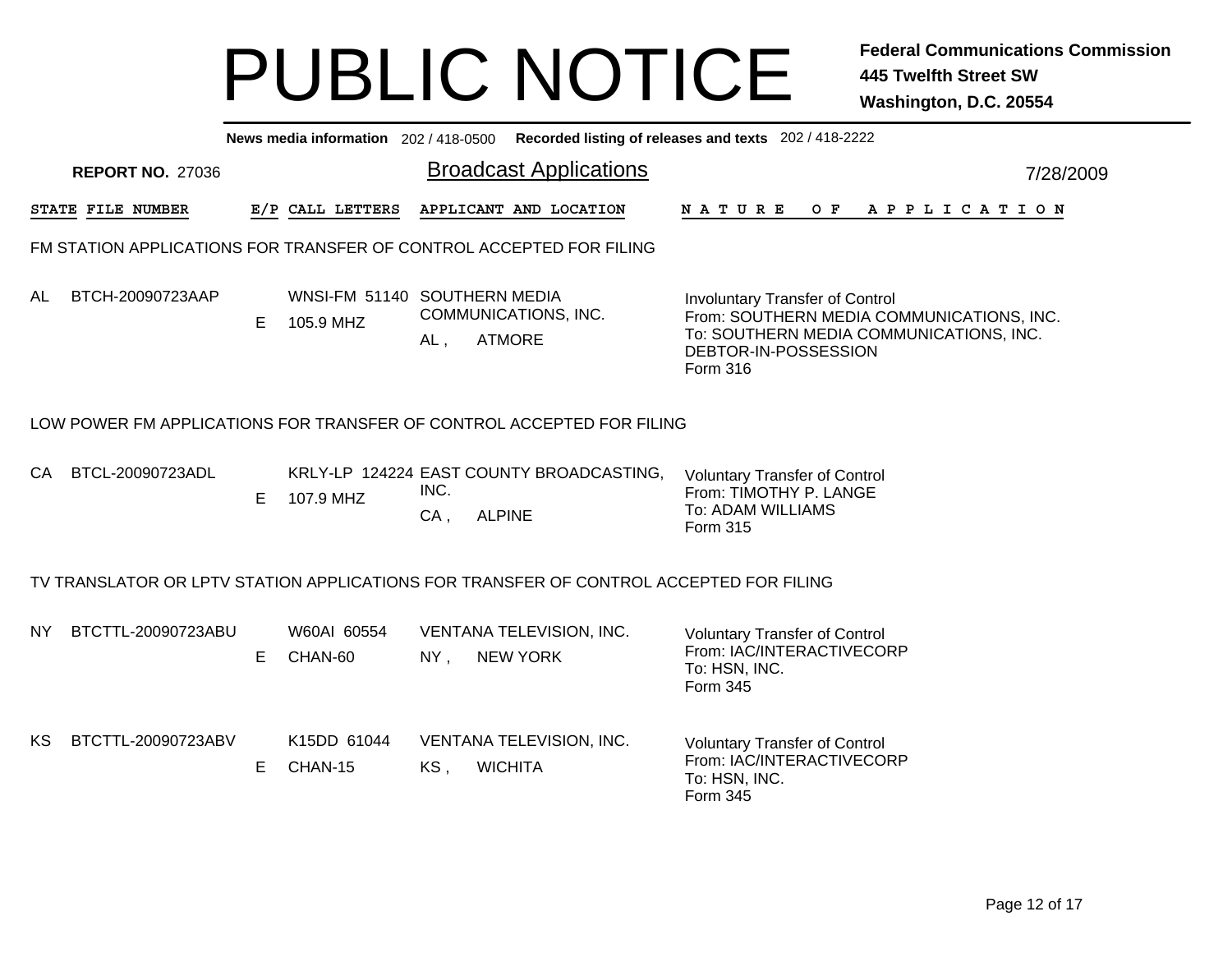|     |                         |    |                        |        | News media information 202/418-0500 Recorded listing of releases and texts 202/418-2222 |                                                                                                |  |       |  |  |  |             |  |
|-----|-------------------------|----|------------------------|--------|-----------------------------------------------------------------------------------------|------------------------------------------------------------------------------------------------|--|-------|--|--|--|-------------|--|
|     | <b>REPORT NO. 27036</b> |    |                        |        | <b>Broadcast Applications</b>                                                           |                                                                                                |  |       |  |  |  | 7/28/2009   |  |
|     | STATE FILE NUMBER       |    | E/P CALL LETTERS       |        | APPLICANT AND LOCATION                                                                  | NATURE                                                                                         |  | $O$ F |  |  |  | APPLICATION |  |
|     |                         |    |                        |        | TV TRANSLATOR OR LPTV STATION APPLICATIONS FOR TRANSFER OF CONTROL ACCEPTED FOR FILING  |                                                                                                |  |       |  |  |  |             |  |
| AZ. | BTCTTL-20090723ABW      | Е  | K21CX 71623<br>CHAN-21 | AZ,    | VENTANA TELEVISION, INC.<br><b>TUCSON</b>                                               | <b>Voluntary Transfer of Control</b><br>From: IAC/INTERACTIVECORP<br>To: HSN, INC.<br>Form 345 |  |       |  |  |  |             |  |
| TX. | BTCTTL-20090723ABX      | E. | K25FW 42342<br>CHAN-25 | $TX$ , | VENTANA TELEVISION, INC.<br><b>CORSICANA</b>                                            | <b>Voluntary Transfer of Control</b><br>From: IAC/INTERACTIVECORP<br>To: HSN, INC.<br>Form 345 |  |       |  |  |  |             |  |
| MO. | BTCTTL-20090723ABY      | E. | K38HD 49175<br>CHAN-38 |        | VENTANA TELEVISION, INC.<br>MO, ST. LOUIS                                               | <b>Voluntary Transfer of Control</b><br>From: IAC/INTERACTIVECORP<br>To: HSN, INC.<br>Form 345 |  |       |  |  |  |             |  |
| OK. | BTCTTL-20090723ABZ      | Е  | K39CW 61018<br>CHAN-39 | OK,    | VENTANA TELEVISION, INC.<br><b>TULSA</b>                                                | <b>Voluntary Transfer of Control</b><br>From: IAC/INTERACTIVECORP<br>To: HSN, INC.<br>Form 345 |  |       |  |  |  |             |  |
| IA  | BTCTTL-20090723ACA      | Е  | K41DD 64174<br>CHAN-41 | IA,    | VENTANA TELEVISION, INC.<br><b>DES MOINES</b>                                           | <b>Voluntary Transfer of Control</b><br>From: IAC/INTERACTIVECORP<br>To: HSN, INC.<br>Form 345 |  |       |  |  |  |             |  |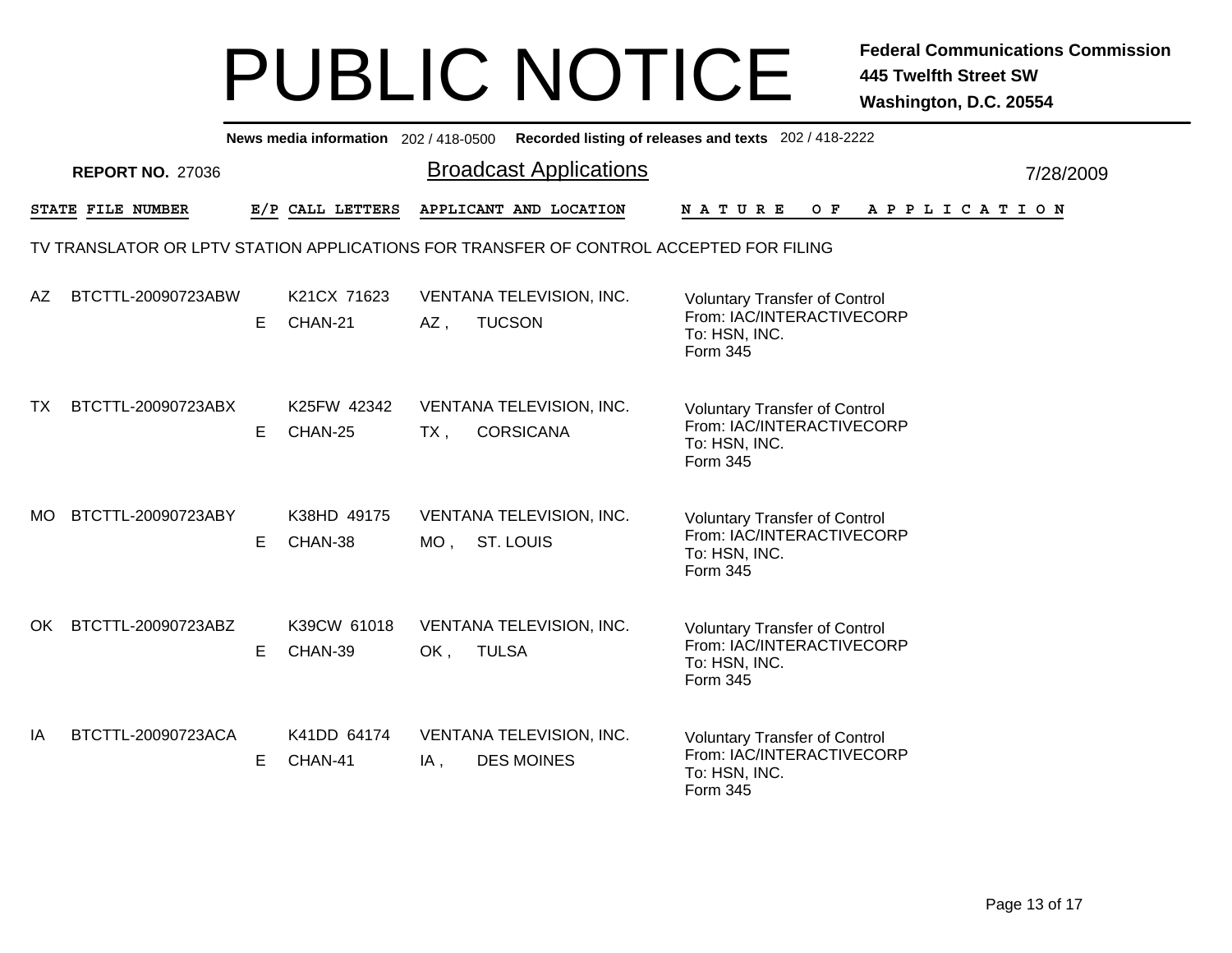|                           |    |                        | News media information 202/418-0500 Recorded listing of releases and texts 202/418-2222 |                                                                                                |           |
|---------------------------|----|------------------------|-----------------------------------------------------------------------------------------|------------------------------------------------------------------------------------------------|-----------|
| <b>REPORT NO. 27036</b>   |    |                        | <b>Broadcast Applications</b>                                                           |                                                                                                | 7/28/2009 |
| STATE FILE NUMBER         |    | E/P CALL LETTERS       | APPLICANT AND LOCATION                                                                  | <b>NATURE</b><br>$O$ $F$<br>A P P L I C A T I O N                                              |           |
|                           |    |                        | TV TRANSLATOR OR LPTV STATION APPLICATIONS FOR TRANSFER OF CONTROL ACCEPTED FOR FILING  |                                                                                                |           |
| BTCTTL-20090723ACB<br>WA. | E. | K43GZ 71624<br>CHAN-43 | VENTANA TELEVISION, INC.<br>WA, SPOKANE                                                 | <b>Voluntary Transfer of Control</b><br>From: IAC/INTERACTIVECORP<br>To: HSN, INC.<br>Form 345 |           |
| BTCTTL-20090723ACC<br>MN  | E. | K43HB 49177<br>CHAN-43 | VENTANA TELEVISION, INC.<br><b>MINNEAPOLIS</b><br>$MN$ ,                                | <b>Voluntary Transfer of Control</b><br>From: IAC/INTERACTIVECORP<br>To: HSN, INC.<br>Form 345 |           |
| BTCTTL-20090723ACD<br>MO. | Е  | K45IO 49176<br>CHAN-45 | VENTANA TELEVISION, INC.<br><b>KANSAS CITY</b><br>MO ,                                  | <b>Voluntary Transfer of Control</b><br>From: IAC/INTERACTIVECORP<br>To: HSN, INC.<br>Form 345 |           |
| BTCTTL-20090723ACE<br>LA  | E. | K47HO 61056<br>CHAN-47 | VENTANA TELEVISION, INC.<br><b>SHREVEPORT</b><br>$LA$ ,                                 | <b>Voluntary Transfer of Control</b><br>From: IAC/INTERACTIVECORP<br>To: HSN, INC.<br>Form 345 |           |
| BTCTTL-20090723ACF<br>WV. | E  | W14CU 49407<br>CHAN-14 | VENTANA TELEVISION, INC.<br>WV,<br><b>HUNTINGTON</b>                                    | <b>Voluntary Transfer of Control</b><br>From: IAC/INTERACTIVECORP<br>To: HSN, INC.<br>Form 345 |           |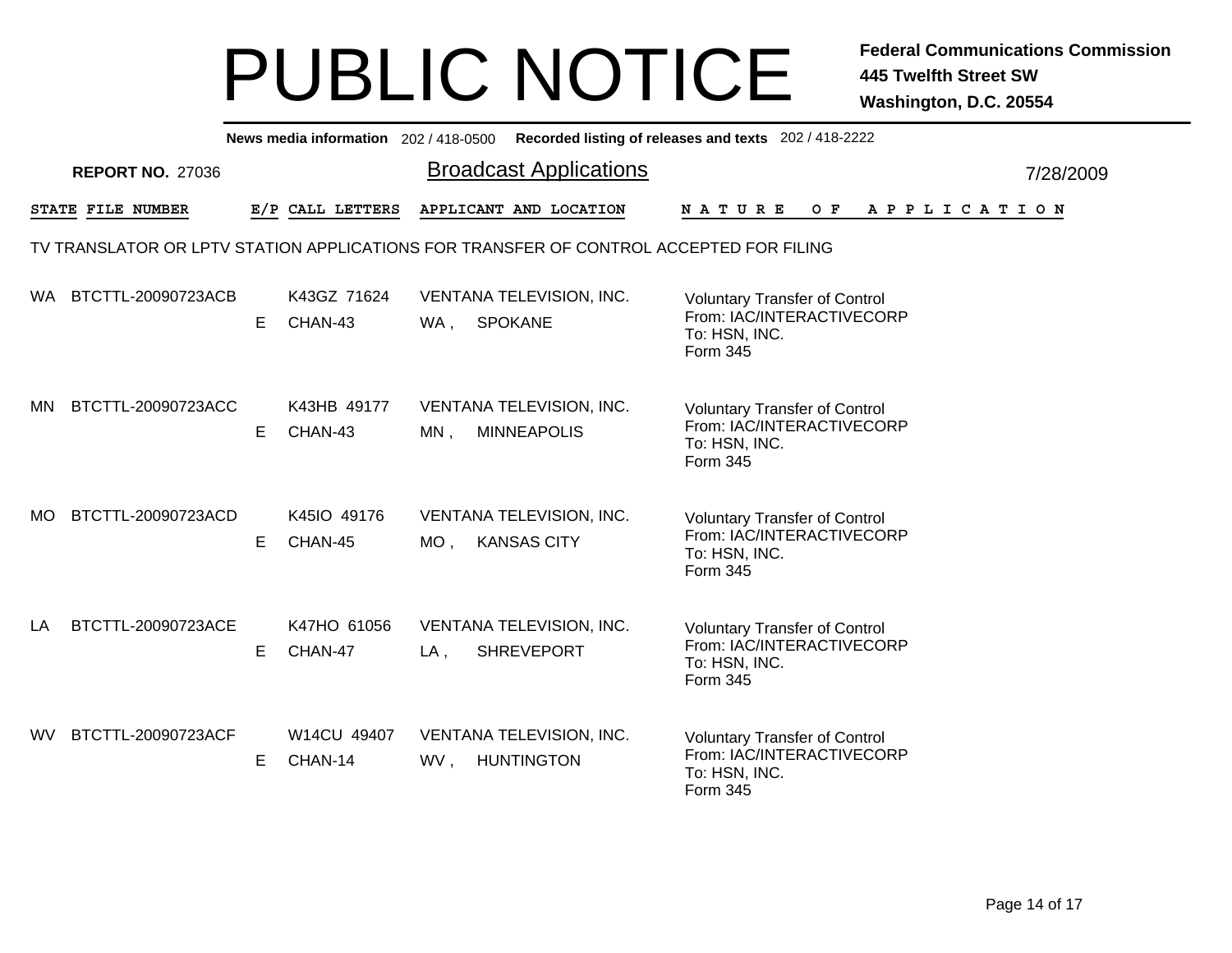|     |                         |   |                        |        | News media information 202/418-0500 Recorded listing of releases and texts 202/418-2222 |                           |  |                                                                   |  |  |  |                       |  |
|-----|-------------------------|---|------------------------|--------|-----------------------------------------------------------------------------------------|---------------------------|--|-------------------------------------------------------------------|--|--|--|-----------------------|--|
|     | <b>REPORT NO. 27036</b> |   |                        |        | <b>Broadcast Applications</b>                                                           |                           |  |                                                                   |  |  |  | 7/28/2009             |  |
|     | STATE FILE NUMBER       |   | E/P CALL LETTERS       |        | APPLICANT AND LOCATION                                                                  | <b>NATURE</b>             |  | O F                                                               |  |  |  | A P P L I C A T I O N |  |
|     |                         |   |                        |        | TV TRANSLATOR OR LPTV STATION APPLICATIONS FOR TRANSFER OF CONTROL ACCEPTED FOR FILING  |                           |  |                                                                   |  |  |  |                       |  |
| VA  | BTCTTL-20090723ACG      | E | W14DC 49409<br>CHAN-14 | VA,    | VENTANA TELEVISION, INC.<br>PORTSMOUTH                                                  | To: HSN, INC.<br>Form 345 |  | <b>Voluntary Transfer of Control</b><br>From: IAC/INTERACTIVECORP |  |  |  |                       |  |
| FL. | BTCTTL-20090723ACH      | E | W19CO 61207<br>CHAN-19 | FL,    | VENTANA TELEVISION, INC.<br><b>PENSACOLA</b>                                            | To: HSN, INC.<br>Form 345 |  | <b>Voluntary Transfer of Control</b><br>From: IAC/INTERACTIVECORP |  |  |  |                       |  |
| GA. | BTCTTL-20090723ACI      | Е | W23DN 61199<br>CHAN-23 | GA,    | VENTANA TELEVISION, INC.<br><b>ATLANTA</b>                                              | To: HSN, INC.<br>Form 345 |  | <b>Voluntary Transfer of Control</b><br>From: IAC/INTERACTIVECORP |  |  |  |                       |  |
| AL  | BTCTTL-20090723ACJ      | Е | W30BX 61206<br>CHAN-30 | $AL$ , | VENTANA TELEVISION, INC.<br><b>MOBILE</b>                                               | To: HSN, INC.<br>Form 345 |  | <b>Voluntary Transfer of Control</b><br>From: IAC/INTERACTIVECORP |  |  |  |                       |  |
| IL  | BTCTTL-20090723ACK      | Е | W33AY 49183<br>CHAN-33 | IL,    | VENTANA TELEVISION, INC.<br><b>SPRINGFIELD</b>                                          | To: HSN, INC.<br>Form 345 |  | <b>Voluntary Transfer of Control</b><br>From: IAC/INTERACTIVECORP |  |  |  |                       |  |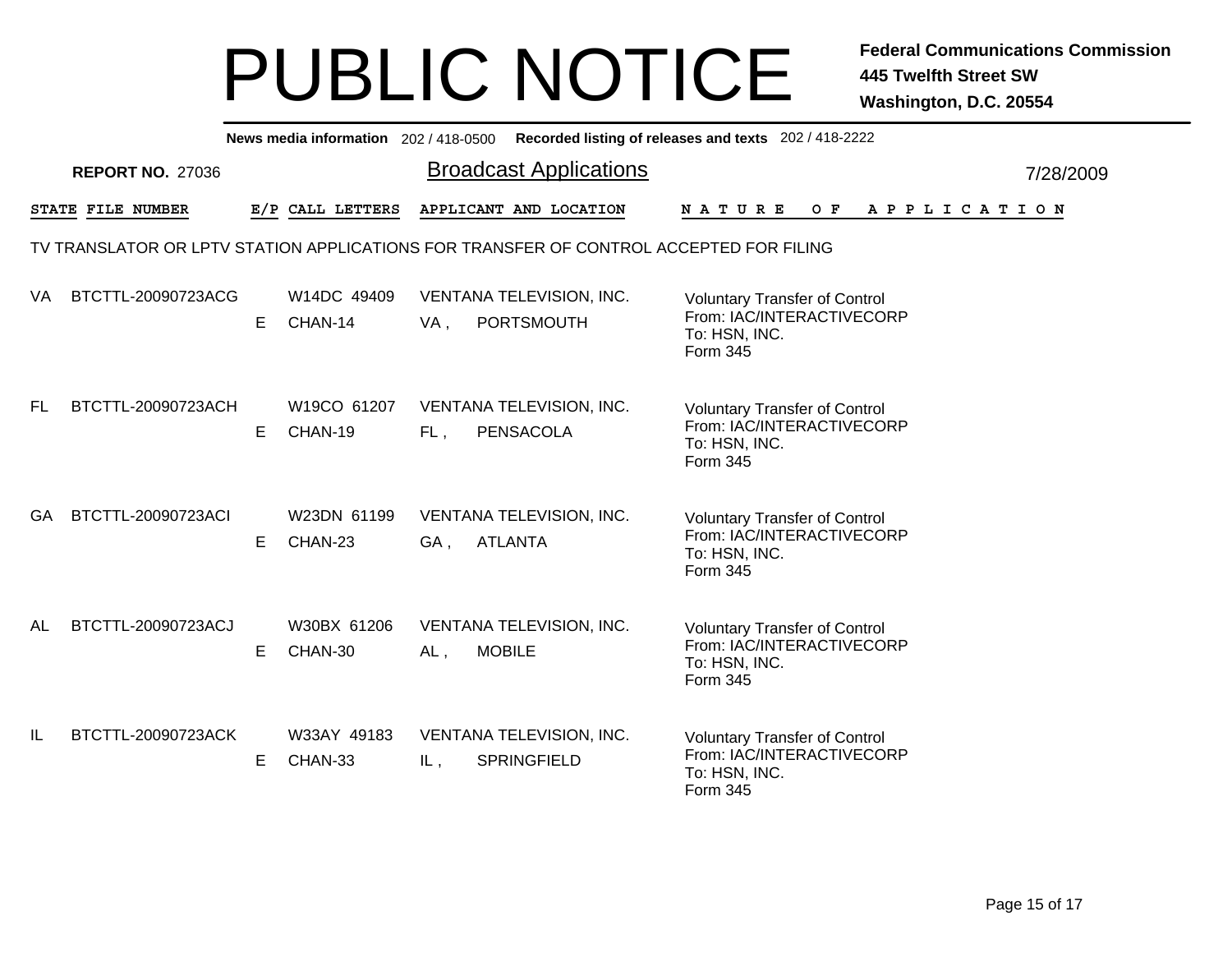|     |                         |    |                        |        | News media information 202/418-0500 Recorded listing of releases and texts 202/418-2222 |                                                                                                |  |                           |  |             |  |  |           |
|-----|-------------------------|----|------------------------|--------|-----------------------------------------------------------------------------------------|------------------------------------------------------------------------------------------------|--|---------------------------|--|-------------|--|--|-----------|
|     | <b>REPORT NO. 27036</b> |    |                        |        | <b>Broadcast Applications</b>                                                           |                                                                                                |  |                           |  |             |  |  | 7/28/2009 |
|     | STATE FILE NUMBER       |    | E/P CALL LETTERS       |        | APPLICANT AND LOCATION                                                                  | NATURE                                                                                         |  | $O$ F                     |  | APPLICATION |  |  |           |
|     |                         |    |                        |        | TV TRANSLATOR OR LPTV STATION APPLICATIONS FOR TRANSFER OF CONTROL ACCEPTED FOR FILING  |                                                                                                |  |                           |  |             |  |  |           |
| FL. | BTCTTL-20090723ACL      | Е  | W33CC 61201<br>CHAN-33 | FL,    | VENTANA TELEVISION, INC.<br>ST. PETERSBURG                                              | <b>Voluntary Transfer of Control</b><br>To: HSN, INC.<br>Form 345                              |  | From: IAC/INTERACTIVECORP |  |             |  |  |           |
| AL  | BTCTTL-20090723ACM      | Е  | W34BI 61208<br>CHAN-34 | AL,    | VENTANA TELEVISION, INC.<br><b>BIRMINGHAM</b>                                           | <b>Voluntary Transfer of Control</b><br>To: HSN, INC.<br>Form 345                              |  | From: IAC/INTERACTIVECORP |  |             |  |  |           |
| OH. | BTCTTL-20090723ACN      | E. | W38DH 49188<br>CHAN-38 | OH,    | VENTANA TELEVISION, INC.<br><b>TOLEDO</b>                                               | <b>Voluntary Transfer of Control</b><br>From: IAC/INTERACTIVECORP<br>To: HSN, INC.<br>Form 345 |  |                           |  |             |  |  |           |
| IL  | BTCTTL-20090723ACO      | Е  | W39BH 49185<br>CHAN-39 | IL,    | VENTANA TELEVISION, INC.<br><b>CHAMPAIGN</b>                                            | <b>Voluntary Transfer of Control</b><br>From: IAC/INTERACTIVECORP<br>To: HSN, INC.<br>Form 345 |  |                           |  |             |  |  |           |
| TN  | BTCTTL-20090723ACP      | E  | W40CM 61203<br>CHAN-40 | $TN$ , | VENTANA TELEVISION, INC.<br><b>KNOXVILLE</b>                                            | <b>Voluntary Transfer of Control</b><br>To: HSN, INC.<br>Form 345                              |  | From: IAC/INTERACTIVECORP |  |             |  |  |           |